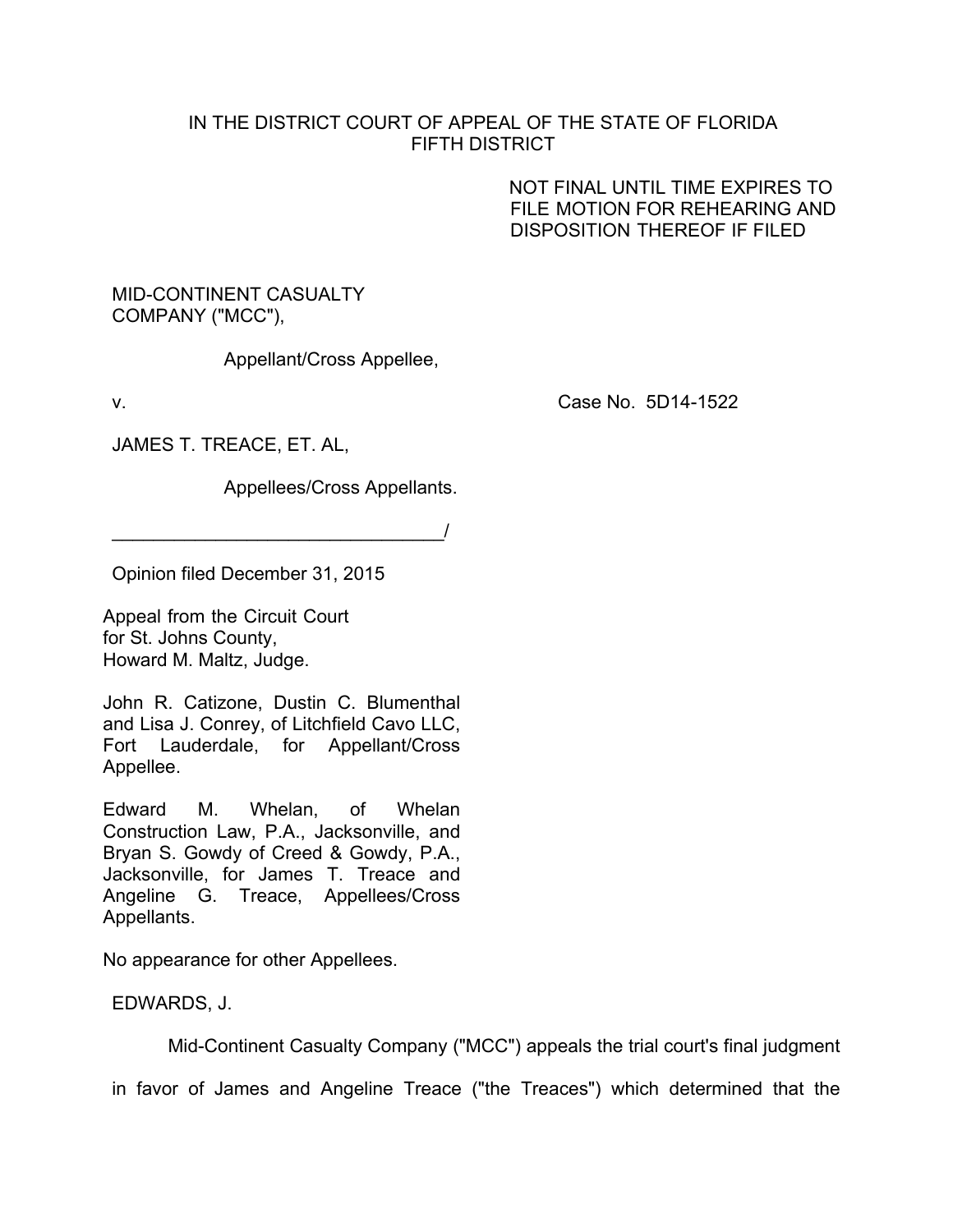damages awarded to the Treaces in a prior construction defect action were recoverable under MCC's commercial general liability ("CGL") policy. The Treaces successfully sued the contractor that built their home for the cost to access and repair water damage caused by faulty construction. The jury in the construction defect trial awarded the Treaces \$810,280 in damages. The judge in the construction defect case awarded attorney's fees and costs in the amount of \$397,076 in favor of the Treaces.

The Treaces then pursued a garnishment proceeding against MCC to collect under the CGL policy which MCC had issued to the Treaces' contractor. Without further discussion, we affirm that portion of the trial court's judgment which found the damages awarded for the cost to access and repair the water damage were covered by MCC's policy. However, we reverse the portion of the judgment finding that the attorney's fees awarded against the contractor were not covered by MCC's CGL policy.

During the garnishment proceeding and on cross-appeal, the Treaces rely upon the CGL supplementary payment provision that provides MCC will pay, "with respect to any claim [it] investigate[s] or settle[s], or any 'suit' against an insured [it] defend[s] . . . all costs taxed against the insured in the 'suit.'" In *Geico General Insurance Co. v. Hollingsworth*, 157 So. 3d 365, 367-68 (Fla. 5th DCA 2015), we considered a similar provision and concluded that it provided coverage for attorney's fees awarded against a defendant based upon a rejected proposal for settlement. In *Hollingsworth*, the relevant portion of the policy stated in the "Additional Payments" section that Geico would pay "[a]ll court costs charged to an *insured* in a covered lawsuit." 157 So. 3d at 366. That same policy provision was previously dealt with by the Third District in *Geico General Insurance Co. v. Rodriguez*, 155 So. 3d 1163 (Fla. 3d DCA 2014). Both courts

2